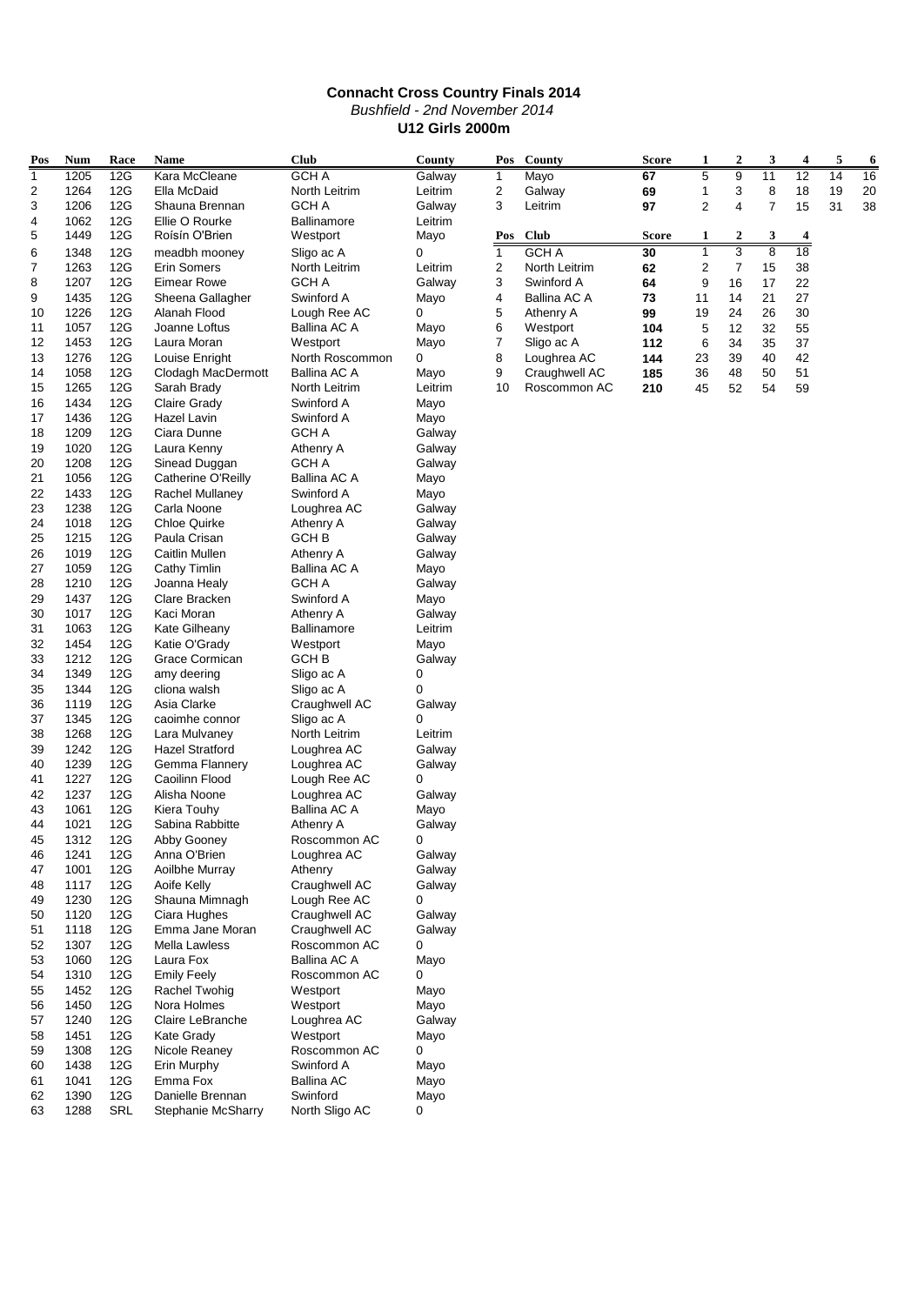### **Connacht Cross Country Finals 2014** Bushfield - 2nd November 2014 **U12 Boys 2000m**

|          | Pos Num      | Race       | Name                        | <b>Club</b>                              | County          | Pos            | County            | <b>Score</b> | 1           | $\boldsymbol{2}$ | 3              | 4  | 5               | -6              |  |
|----------|--------------|------------|-----------------------------|------------------------------------------|-----------------|----------------|-------------------|--------------|-------------|------------------|----------------|----|-----------------|-----------------|--|
| 1        | 1455         | 12B        | <b>Malcom MacEvilly</b>     | Westport                                 | Mayo            | 1              | Mayo              | 42           |             | 3                |                | 9  | $\overline{12}$ | $\overline{13}$ |  |
| 2        | 1270         | 12B        | Patrick Montgomery          | North Leitrim                            | Leitrim         | 2              | Galway            | 47           | 5           | 6                | 7              | 8  | 10 11           |                 |  |
| 3        | 1456         | 12B        | Shane O'Malley              | Westport                                 | Mayo            |                |                   |              |             |                  |                |    |                 |                 |  |
| 4        | 1489         | 12B        | James Marrey                | Lake District                            | Mayo            | Pos            | <b>Club</b>       | Score        | 1           | $\boldsymbol{z}$ | 3              |    |                 |                 |  |
| 5        | 1095         | 12B        | Sean Cotter                 | Craughwell A.C. A                        | Galway          | $\overline{1}$ | Westport          | 34           | 1           | $\overline{3}$   | 14             | 16 |                 |                 |  |
| 6        | 1097         | 12B        | Gavin Lee                   | Craughwell A.C. A                        | Galway          | 2              | Craughwell A.C. A | 41           | 5           | 6                | $\overline{7}$ | 23 |                 |                 |  |
| 7        | 1098         | 12B        | Liam Leen                   | Craughwell A.C. A                        | Galway          | 3              | Swinford          | 66           | 9           | 13               | 19 25          |    |                 |                 |  |
| 8        | 1072         | 12B        | Shane Fitzpatrick           | <b>Ballinasloe &amp; Dis</b>             | Galway          | 4              | <b>Ballina AC</b> | 85           | 12 15 17 41 |                  |                |    |                 |                 |  |
| 9        | 1391         | 12B        | Danny McCann                | Swinford                                 | Mayo            | 5              | Athenry           | 109          | 10 27 32 40 |                  |                |    |                 |                 |  |
| 10       | 1008         | 12B        | <b>Fearghus Deeley</b>      | Athenry                                  | Galway          | 6              | Longford          | 158          | 29          | 38 39 52         |                |    |                 |                 |  |
| 11       | 1074         | 12B        | <b>Conor Harley</b>         | <b>Ballinasloe &amp; Dis</b>             | Galway          | 7              | Loughrea AC       | 169          | 34 42 44 49 |                  |                |    |                 |                 |  |
| 12       | 1042         | 12B        | Barry Gaughan               | <b>Ballina AC</b>                        | Mayo            | 8              | Craughwell A.C. B | 218          | 50 53 57 58 |                  |                |    |                 |                 |  |
| 13       | 1392         | 12B        | Cian McHale                 | Swinford                                 | Mayo            |                |                   |              |             |                  |                |    |                 |                 |  |
| 14       | 1462         | 12B        | Conal Dawson                | Westport                                 | Mayo            |                |                   |              |             |                  |                |    |                 |                 |  |
| 15       | 1044         | 12B        | <b>Niall Treacy</b>         | <b>Ballina AC</b>                        | Mayo            |                |                   |              |             |                  |                |    |                 |                 |  |
| 16       | 1457         | 12B        | Harrison Quinn              | Westport                                 | Mayo            |                |                   |              |             |                  |                |    |                 |                 |  |
| 17       | 1043         | 12B        | <b>Niall Coggins</b>        | Ballina AC                               | Mayo            |                |                   |              |             |                  |                |    |                 |                 |  |
| 18       | 1073<br>1393 | 12B<br>12B | Evan Hayes<br>Shane Moran   | <b>Ballinasloe &amp; Dis</b><br>Swinford | Galway          |                |                   |              |             |                  |                |    |                 |                 |  |
| 19<br>20 | 1458         | 12B        | Con Mcnamara                | Westport                                 | Mayo<br>Mayo    |                |                   |              |             |                  |                |    |                 |                 |  |
| 21       | 1459         | 12B        | Ted Horan                   | Westport                                 | Mayo            |                |                   |              |             |                  |                |    |                 |                 |  |
| 22       | 1461         | 12B        | Richard O'Donnell           | Westport                                 | Mayo            |                |                   |              |             |                  |                |    |                 |                 |  |
| 23       | 1099         | 12B        | Gavin Kelly                 | Craughwell A.C. A                        | Galway          |                |                   |              |             |                  |                |    |                 |                 |  |
| 24       | 1351         | 12B        | ross doherty                | sligo ac A                               | 0               |                |                   |              |             |                  |                |    |                 |                 |  |
| 25       | 1394         | 12B        | Eoin Coyle                  | Swinford                                 | Mayo            |                |                   |              |             |                  |                |    |                 |                 |  |
| 26       | 1396         | 12B        | Rory Gallagher              | Swinford                                 | Mayo            |                |                   |              |             |                  |                |    |                 |                 |  |
| 27       | 1004         | 12B        | Darragh Mcnelis             | Athenry                                  | Galway          |                |                   |              |             |                  |                |    |                 |                 |  |
| 28       | 1096         | 12B        | Shaun Gilligan              | Craughwell A.C. A                        | Galway          |                |                   |              |             |                  |                |    |                 |                 |  |
| 29       | 1216         | 12B        | <b>Brendan Finnan</b>       | Longford                                 | 0               |                |                   |              |             |                  |                |    |                 |                 |  |
| 30       | 1384         | 12B        | Conor Costello              | <b>SRL AC</b>                            | 0               |                |                   |              |             |                  |                |    |                 |                 |  |
| 31       | 1278         | 12B        | <b>Luke Casserly</b>        | North Sligo                              | 0               |                |                   |              |             |                  |                |    |                 |                 |  |
| 32       | 1006         | 12B        | <b>Adam Molloy</b>          | Athenry                                  | Galway          |                |                   |              |             |                  |                |    |                 |                 |  |
| 33       | 1065         | 12B        | Daniel McLoughlin           | Ballinamore                              | Leitrim         |                |                   |              |             |                  |                |    |                 |                 |  |
| 34       | 1243         | 12B        | <b>Ethan Earls</b>          | Loughrea AC                              | Galway          |                |                   |              |             |                  |                |    |                 |                 |  |
| 35       | 1100         | 12B        | Ross Whelton                | Craughwell A.C. A                        | Galway          |                |                   |              |             |                  |                |    |                 |                 |  |
| 36       | 1488         | 12B        | Finbar McLaughlin           | Westport                                 | 0               |                |                   |              |             |                  |                |    |                 |                 |  |
| 37       | 1490         | 12B        | Adam Walsh                  | <b>Lake District</b>                     | Mayo            |                |                   |              |             |                  |                |    |                 |                 |  |
| 38       | 1219         | 12B        | James Galligan              | Longford                                 | 0               |                |                   |              |             |                  |                |    |                 |                 |  |
| 39       | 1217         | 12B        | <b>Cathal Farrell</b>       | Longford                                 | 0               |                |                   |              |             |                  |                |    |                 |                 |  |
| 40       | 1007         | 12B        | <b>Finn McIntry</b>         | Athenry                                  | Galway          |                |                   |              |             |                  |                |    |                 |                 |  |
| 41       | 1045         | 12B        | Harry West                  | Ballina AC                               | Mayo            |                |                   |              |             |                  |                |    |                 |                 |  |
| 42       | 1245         | 12B        | <b>I homas Power</b>        | Loughrea AC                              | Galway          |                |                   |              |             |                  |                |    |                 |                 |  |
| 43       | 1385         | 12B        | Shane Costello              | SRL AC                                   | 0               |                |                   |              |             |                  |                |    |                 |                 |  |
| 44       | 1247         | 12B        | John Cosgrove               | Loughrea AC                              | Galway          |                |                   |              |             |                  |                |    |                 |                 |  |
| 45       | 1355         | 12B        | fintan campbell             | sligo ac A                               | 0               |                |                   |              |             |                  |                |    |                 |                 |  |
| 46       | 1233<br>1047 | 12B<br>12B | Cian Walon<br>Mattie McHale | Lough Ree AC<br><b>Ballina AC</b>        | 0               |                |                   |              |             |                  |                |    |                 |                 |  |
| 47<br>48 | 1064         | 12B        | Danny McWeeney              | Ballinamore                              | Mayo<br>Leitrim |                |                   |              |             |                  |                |    |                 |                 |  |
| 49       | 1244         | 12B        | Lorcan Leahy                | Loughrea AC                              | Galway          |                |                   |              |             |                  |                |    |                 |                 |  |
| 50       | 1102         | 12B        | Fionn McArdle               | Craughwell A.C. B                        | Galway          |                |                   |              |             |                  |                |    |                 |                 |  |
| 51       | 1246         | 12B        | Leon Connaire               | Loughrea AC                              | Galway          |                |                   |              |             |                  |                |    |                 |                 |  |
| 52       | 1218         | 12B        | David Mc Donnell            | Longford                                 | 0               |                |                   |              |             |                  |                |    |                 |                 |  |
| 53       | 1103         | 12B        | Pascal Walsh                | Craughwell A.C. B                        | Galway          |                |                   |              |             |                  |                |    |                 |                 |  |
| 54       | 1248         | 12B        | Cathal ward                 | Loughrea AC                              | Galway          |                |                   |              |             |                  |                |    |                 |                 |  |
| 55       | 1395         | 12B        | Jack Ferguson               | Swinford                                 | Mayo            |                |                   |              |             |                  |                |    |                 |                 |  |
| 56       | 1009         | 12B        | Liam Odea                   | Athenry                                  | Galway          |                |                   |              |             |                  |                |    |                 |                 |  |
| 57       | 1497         | 12B        | Oisin Davis                 | Craughwell A.C. B                        | Galway          |                |                   |              |             |                  |                |    |                 |                 |  |
| 58       | 1104         | 12B        | Eoin Staunton               | Craughwell A.C. B                        | Galway          |                |                   |              |             |                  |                |    |                 |                 |  |
| 59       | 1397         | 12B        | rory Kelly                  | Swinford                                 | Mayo            |                |                   |              |             |                  |                |    |                 |                 |  |
| 60       | 1010         | 12B        | Kieran Lyons                | Athenry                                  | Galway          |                |                   |              |             |                  |                |    |                 |                 |  |
| 61       | 1105         | 12B        | Ben Brady                   | Craughwell A.C. B                        | Galway          |                |                   |              |             |                  |                |    |                 |                 |  |
| 62       | 1354         | 12B        | liam carty                  | sligo ac A                               | 0               |                |                   |              |             |                  |                |    |                 |                 |  |
|          | 63 1159      | 12B        | Shane O'Diorain             | <b>GCH</b>                               | Galway          |                |                   |              |             |                  |                |    |                 |                 |  |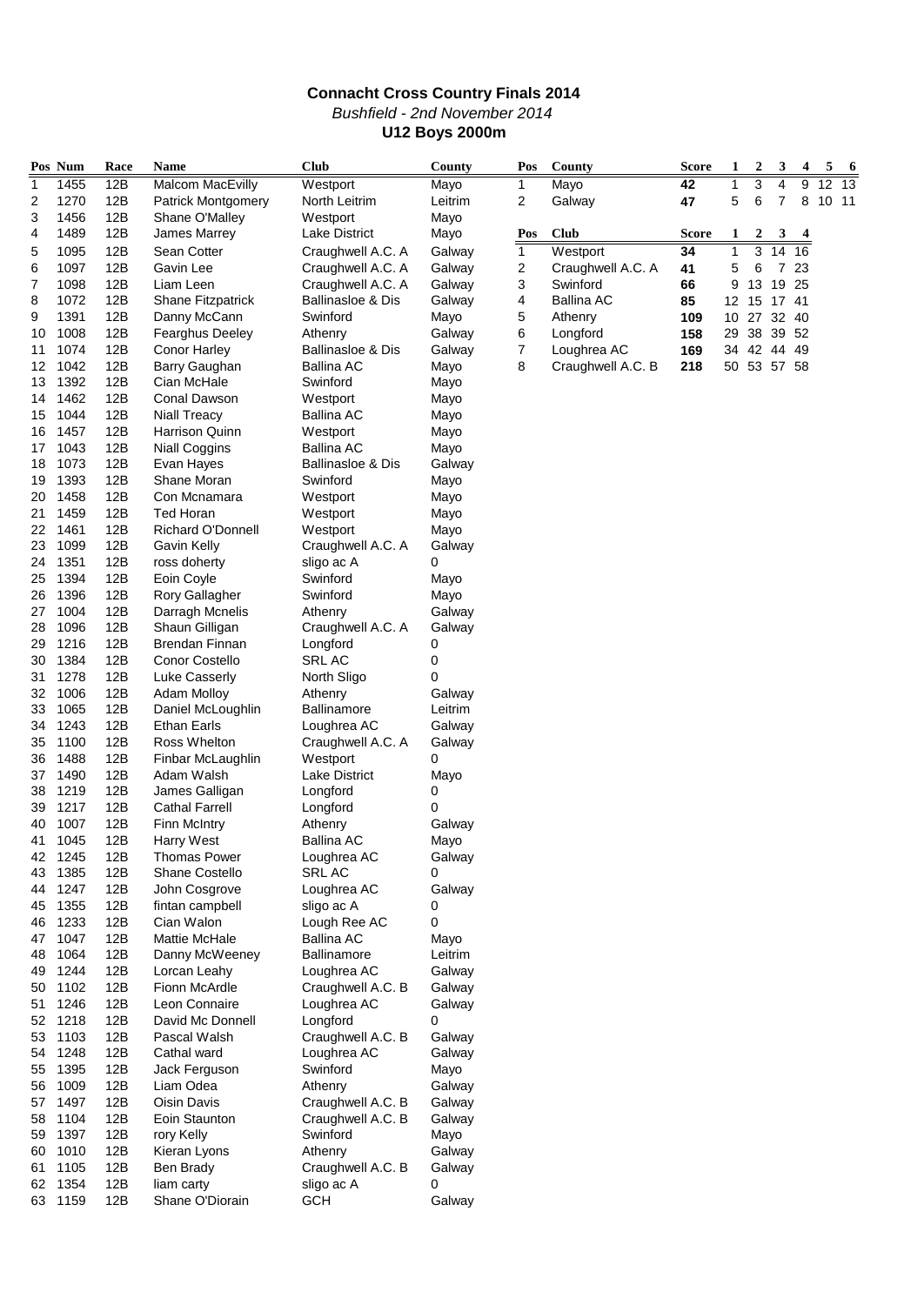|                | <b>Connacht Cross Country Finals 2014</b> |      |                        |                      |        |                |                   |                 |                |                  |       |          |   |                |
|----------------|-------------------------------------------|------|------------------------|----------------------|--------|----------------|-------------------|-----------------|----------------|------------------|-------|----------|---|----------------|
|                | <b>Bushfield - 2nd November 2014</b>      |      |                        |                      |        |                |                   |                 |                |                  |       |          |   |                |
|                | <b>U14 Girls 3000m</b>                    |      |                        |                      |        |                |                   |                 |                |                  |       |          |   |                |
| Pos            | Num                                       | Race | <b>Name</b>            | <b>Club</b>          | County | Pos            | County            | <b>Score</b>    | 1              | 2                | 3     | 4        | 5 | 6              |
| $\mathbf{1}$   | 1464                                      | 14G  | Saoirse o'Brien        | Westport             | Mayo   | $\mathbf{1}$   | Mayo              | $\overline{29}$ | $\overline{1}$ | 2                | 5     | 6        | 7 | $\overline{8}$ |
| $\overline{c}$ | 1439                                      | 14G  | Maeve Gallagher        | Swinford A           | Mayo   | $\overline{2}$ | Galway            | 61              | 4              | 9                | 10    | 11 12 15 |   |                |
| 3              | 1358                                      | 14G  | ailbhe morgan          | sligo ac A           | 0      |                |                   |                 |                |                  |       |          |   |                |
| 4              | 1160                                      | 14G  | Eadoain Langan         | <b>GCH</b>           | Galway | Pos            | <b>Club</b>       | <b>Score</b>    | 1              | $\boldsymbol{2}$ | 3     |          |   |                |
| 5              | 1078                                      | 14G  | Katie Gibbons          | Castlebar            | Mayo   | $\mathbf{1}$   | Westport          | 51              | $\mathbf{1}$   | $\overline{7}$   | 21    | 22       |   |                |
| 6              | 1492                                      | 14G  | Zoe Forde              | <b>Lake District</b> | Mayo   | 2              | Swinford A        | 62              | 2              | 13               | 23    | 24       |   |                |
| $\overline{7}$ | 1465                                      | 14G  | Anna O'Riain           | Westport             | Mayo   | 3              | <b>GCH</b>        | 65              | 4              | 12 16 33         |       |          |   |                |
| 8              | 1493                                      | 14G  | Rebekah McHale         | <b>Lake District</b> | Mayo   | 4              | Athenry A         | 72              | 10             | 15               | 20 27 |          |   |                |
| 9              | 1106                                      | 14G  | Rachel Hughes          | Craughwell A.C.      | Galway | 5              | <b>Ballina AC</b> | 98              | 14             | 19               | 31 34 |          |   |                |
| 10             | 1025                                      | 14G  | Gilhooley Sarah        | Athenry A            | Galway |                |                   |                 |                |                  |       |          |   |                |
| 11             | 1154                                      | 14G  | <b>Roisin Colleran</b> | East Galway AC       | Galway |                |                   |                 |                |                  |       |          |   |                |
| 12             | 1161                                      | 14G  | Laoise Geraghty        | <b>GCH</b>           | Galway |                |                   |                 |                |                  |       |          |   |                |
| 13             | 1440                                      | 14G  | <b>Ilana Phillips</b>  | Swinford A           | Mayo   |                |                   |                 |                |                  |       |          |   |                |
| 14             | 1048                                      | 14G  | Aisling Gaughan        | <b>Ballina AC</b>    | Mayo   |                |                   |                 |                |                  |       |          |   |                |
| 15             | 1024                                      | 14G  | <b>Brogan Katie</b>    | Athenry A            | Galway |                |                   |                 |                |                  |       |          |   |                |
| 16             | 1165                                      | 14G  | Mary Duggan            | <b>GCH</b>           | Galway |                |                   |                 |                |                  |       |          |   |                |
| 17             | 1491                                      | 14G  | <b>Emily Boyle</b>     | <b>Lake District</b> | Mayo   |                |                   |                 |                |                  |       |          |   |                |
| 18             | 1357                                      | 14G  | lia hanley             | sligo ac A           | 0      |                |                   |                 |                |                  |       |          |   |                |
| 19             | 1049                                      | 14G  | <b>Bridget Mills</b>   | <b>Ballina AC</b>    | Mayo   |                |                   |                 |                |                  |       |          |   |                |
| 20             | 1026                                      | 14G  | Aoilbhe Deeley         | Athenry A            | Galway |                |                   |                 |                |                  |       |          |   |                |
| 21             | 1466                                      | 14G  | Kate moran             | Westport             | Mayo   |                |                   |                 |                |                  |       |          |   |                |
| 22             | 1496                                      | 14G  | <b>Briana Bruton</b>   | Westport             | Mayo   |                |                   |                 |                |                  |       |          |   |                |
| 23             | 1441                                      | 14G  | Niamh McCann           | Swinford A           | Mayo   |                |                   |                 |                |                  |       |          |   |                |
| 24             | 1444                                      | 14G  | <b>Emily Yeates</b>    | Swinford A           | Mayo   |                |                   |                 |                |                  |       |          |   |                |
| 25             | 1442                                      | 14G  | Sian Kelly             | Swinford A           | Mayo   |                |                   |                 |                |                  |       |          |   |                |
| 26             | 1443                                      | 14G  | Nicole Moran           | Swinford A           | Mayo   |                |                   |                 |                |                  |       |          |   |                |
| 27             | 1023                                      | 14G  | Hennessy Caoilfhinn    | Athenry A            | Galway |                |                   |                 |                |                  |       |          |   |                |
| 28             | 1360                                      | 14G  | nadine deering         | sligo ac A           | 0      |                |                   |                 |                |                  |       |          |   |                |
| 29             | 1467                                      | 14G  | Sarah Staunton         | Westport             | Mayo   |                |                   |                 |                |                  |       |          |   |                |
| 30             | 1398                                      | 14G  | Jessica Moran          | Swinford             | Mayo   |                |                   |                 |                |                  |       |          |   |                |
| 31             | 1051                                      | 14G  | Caoimhe Loftus         | <b>Ballina AC</b>    | Mayo   |                |                   |                 |                |                  |       |          |   |                |
| 32             | 1083                                      | 14G  | <b>Elaine Nee</b>      | CLConamara           | Galway |                |                   |                 |                |                  |       |          |   |                |
| 33             | 1165                                      | 14G  | Mary Duggan            | <b>GCH</b>           | Galway |                |                   |                 |                |                  |       |          |   |                |
| 34             | 1052                                      | 14G  | Shannon O'Malley       | <b>Ballina AC</b>    | Mayo   |                |                   |                 |                |                  |       |          |   |                |
| 35             | 1011                                      | 14G  | Jessica Reilly         | Athenry              | Galway |                |                   |                 |                |                  |       |          |   |                |
| 36             | 1356                                      | 14G  | caoimhe o sullivan     | sligo ac A           | 0      |                |                   |                 |                |                  |       |          |   |                |
| 37             | 1374                                      | 14G  | jane cawley            | sligo ac B           | 0      |                |                   |                 |                |                  |       |          |   |                |
| 38             | 1080                                      | 14G  | Aoife Moran            | Castlebar            | Mayo   |                |                   |                 |                |                  |       |          |   |                |
| 39             | 1375                                      | 14G  | tara cawley            | sligo ac B           | 0      |                |                   |                 |                |                  |       |          |   |                |
| 40             | 1399                                      | 14G  | Antoinette Grady       | Swinford             | Mayo   |                |                   |                 |                |                  |       |          |   |                |
| 41             | 1400                                      | 14G  | <b>Elise Phillips</b>  | Swinford             | Mayo   |                |                   |                 |                |                  |       |          |   |                |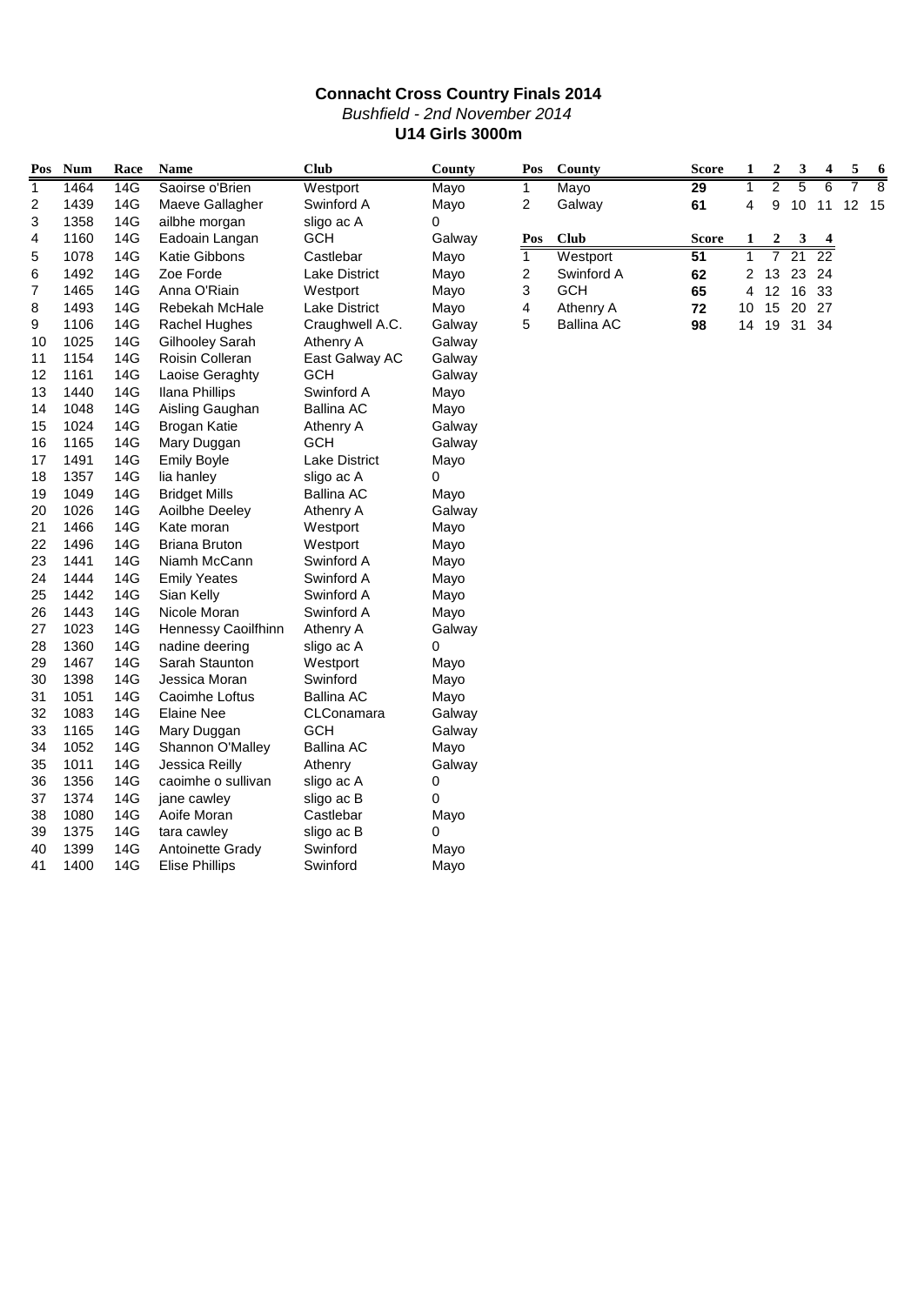### **Connacht Cross Country Finals 2014** Bushfield - 2nd November 2014 **U14 Boys 3000m**

| Pos | <b>Num</b> |     | Race Name                 | <b>Club</b>                  | County  | Pos          | County            | <b>Score</b> | 1              | $\boldsymbol{2}$ | 3  | 4  | 5  | 6  |
|-----|------------|-----|---------------------------|------------------------------|---------|--------------|-------------------|--------------|----------------|------------------|----|----|----|----|
| 1   | 1166       | 14B | Aaron Brennan             | <b>GCH</b>                   | Galway  | 1            | Mayo              | 39           | $\overline{2}$ | 4                | 6  | 8  | 9  | 10 |
| 2   | 1468       | 14B | Cillian Heaney            | Westport                     | Mayo    | 2            | Galway            | 62           | 1              | 5                | 11 | 12 | 16 | 17 |
| 3   | 1364       | 14B | cathal corcoran           | sligo ac A                   | 0       |              |                   |              |                |                  |    |    |    |    |
| 4   | 1480       | 14B | <b>Thomas Devaney</b>     | <b>Westport A</b>            | Mayo    |              |                   |              |                |                  |    |    |    |    |
| 5   | 1110       | 14B | <b>William Fitzgerald</b> | Craughwell A.C. A            | Galway  |              |                   |              |                |                  |    |    |    |    |
| 6   | 1482       | 14B | Rosa McAllister           | Westport A                   | Mayo    | Pos          | <b>Club</b>       | <b>Score</b> | 1              | 2                | 3  | 4  |    |    |
| 7   | 1447       | 14B | Darragh Williams          | Tireragh AC                  | 0       | $\mathbf{1}$ | <b>Westport A</b> | 29           | 4              | 6                | 9  | 10 |    |    |
| 8   | 1401       | 14B | Liam McCann               | Swinford                     | Mayo    | 2            | Craughwell A.C. A | 49           | 5              | 11               | 16 | 17 |    |    |
| 9   | 1481       | 14B | Sean Doherty              | <b>Westport A</b>            | Mayo    | 3            | Sligo ac A        | 72           | 3              | 18               | 25 | 26 |    |    |
| 10  | 1483       | 14B | Oisin Ryall               | <b>Westport A</b>            | Mayo    |              |                   |              |                |                  |    |    |    |    |
| 11  | 1111       | 14B | Patrick Noonan            | Craughwell A.C. A            | Galway  |              |                   |              |                |                  |    |    |    |    |
| 12  | 1167       | 14B | <b>Rian Oates</b>         | <b>GCH</b>                   | Galway  |              |                   |              |                |                  |    |    |    |    |
| 13  | 1494       | 14B | Ewan Duffy                | <b>Lake District</b>         | Mayo    |              |                   |              |                |                  |    |    |    |    |
| 14  | 1221       | 14B | Cian Belton               | Longford                     | 0       |              |                   |              |                |                  |    |    |    |    |
| 15  | 1381       | 14B | eoin carty                | sligo ac B                   | 0       |              |                   |              |                |                  |    |    |    |    |
| 16  | 1112       | 14B | <b>Cathal Walshe</b>      | Craughwell A.C. A            | Galway  |              |                   |              |                |                  |    |    |    |    |
| 17  | 1113       | 14B | Kyle Moorhead             | Craughwell A.C. A            | Galway  |              |                   |              |                |                  |    |    |    |    |
| 18  | 1361       | 14B | michael morgan            | sligo ac A                   | 0       |              |                   |              |                |                  |    |    |    |    |
| 19  | 1076       | 14B | James Burke               | <b>Ballinasloe &amp; Dis</b> | Galway  |              |                   |              |                |                  |    |    |    |    |
| 20  | 1380       | 14B | richard hunter            | sligo ac B                   | 0       |              |                   |              |                |                  |    |    |    |    |
| 21  | 1484       | 14B | Ethan Lloyd               | westport A                   | Mayo    |              |                   |              |                |                  |    |    |    |    |
| 22  | 1402       | 14B | <b>Matthew Coyle</b>      | Swinford                     | Mayo    |              |                   |              |                |                  |    |    |    |    |
| 23  | 1115       | 14B | Sean Noonan               | Craughwell A.C. A            | Galway  |              |                   |              |                |                  |    |    |    |    |
| 24  | 1114       | 14B | Finbarr McFadden          | Craughwell A.C. A            | Galway  |              |                   |              |                |                  |    |    |    |    |
| 25  | 1365       | 14B | jack connor               | sligo ac A                   | 0       |              |                   |              |                |                  |    |    |    |    |
| 26  | 1362       | 14B | sam mc dermott            | sligo ac A                   | 0       |              |                   |              |                |                  |    |    |    |    |
| 27  | 1249       | 14B | <b>Brian Carty</b>        | Loughrea AC                  | Galway  |              |                   |              |                |                  |    |    |    |    |
| 28  | 1389       | 14B | EOIN COSTELLO             | <b>SRL AC</b>                | 0       |              |                   |              |                |                  |    |    |    |    |
| 29  | 1067       | 14B | Fergal McLoughlin         | <b>Ballinamore</b>           | Leitrim |              |                   |              |                |                  |    |    |    |    |
| 30  | 1403       | 14B | Padraig Moran             | Swinford                     | Mayo    |              |                   |              |                |                  |    |    |    |    |
| 31  | 1075       | 14B | Rowan Harley              | <b>Ballinasloe &amp; Dis</b> | Galway  |              |                   |              |                |                  |    |    |    |    |
| 32  | 1222       | 14B | Karl Mc Nerney            | Longford                     | 0       |              |                   |              |                |                  |    |    |    |    |
| 33  | 1013       | 14B | Reilly Adam               | Athenry                      | Galway  |              |                   |              |                |                  |    |    |    |    |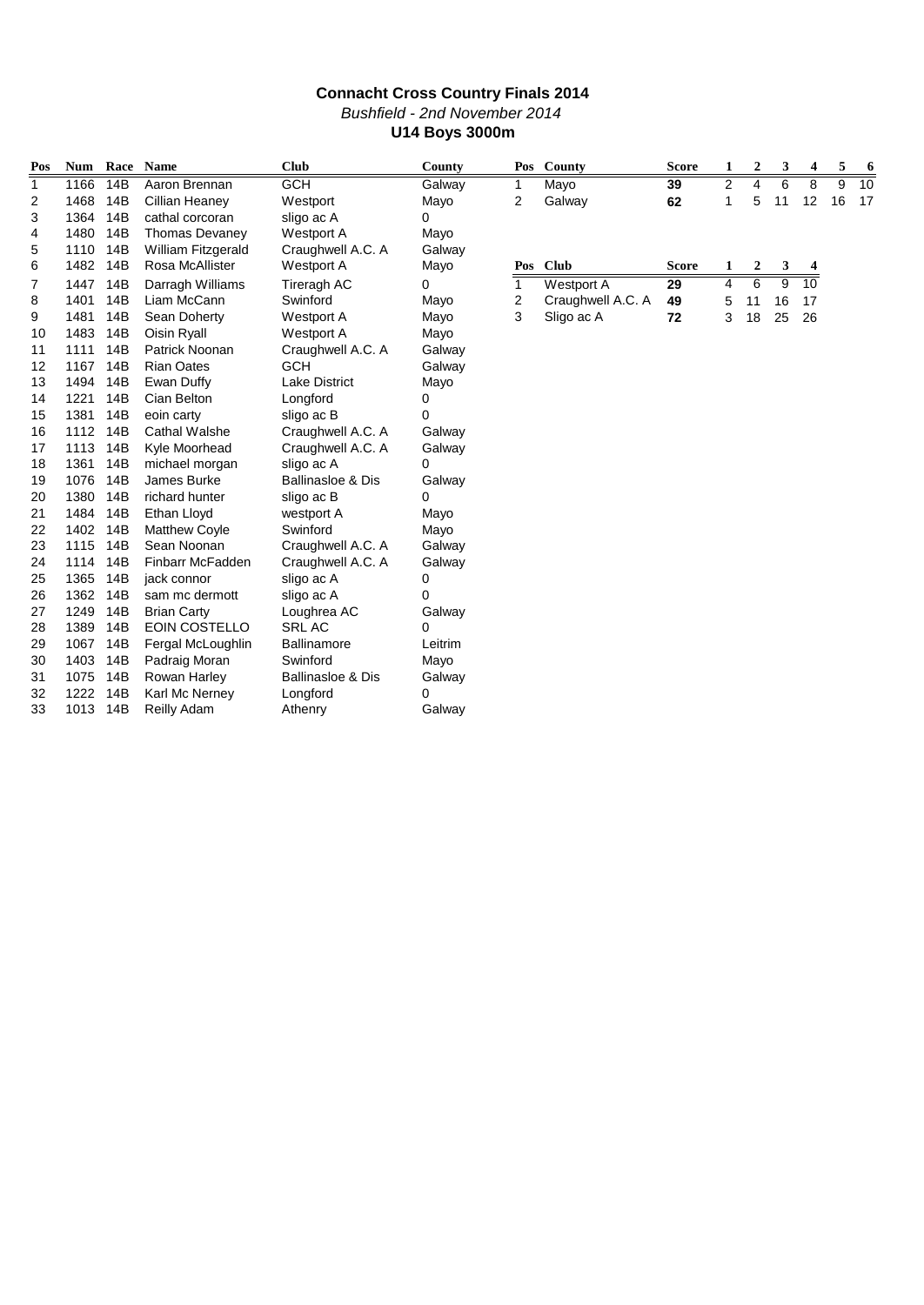|              | <b>Connacht Cross Country Finals 2014</b>                                                       |      |                       |                      |        |              |               |              |                |                  |    |                 |    |    |  |
|--------------|-------------------------------------------------------------------------------------------------|------|-----------------------|----------------------|--------|--------------|---------------|--------------|----------------|------------------|----|-----------------|----|----|--|
|              | Bushfield - 2nd November 2014                                                                   |      |                       |                      |        |              |               |              |                |                  |    |                 |    |    |  |
|              | <b>U16 Girls 4000m</b>                                                                          |      |                       |                      |        |              |               |              |                |                  |    |                 |    |    |  |
|              |                                                                                                 |      |                       |                      |        |              |               |              |                |                  |    |                 |    |    |  |
| Pos          | <b>Num</b>                                                                                      | Race | <b>Name</b>           | <b>Club</b>          | County |              | Pos County    | <b>Score</b> |                | $\boldsymbol{2}$ | 3  | 4               | 5  | 6  |  |
| $\mathbf{1}$ | 1470                                                                                            | 16G  | Aoife O'Brien         | Westport             | Mayo   | $\mathbf{1}$ | Mayo          | 41           |                | 3                | 4  | 6               |    | 20 |  |
| 2            | 1172                                                                                            | 16G  | Aoife Sheehy          | <b>GCH</b>           | Galway | 2            | Galway        | 57           | $\overline{2}$ | 8                | 10 | 11              | 12 | 14 |  |
| 3            | 1495                                                                                            | 16G  | Alanna Duffy          | <b>Lake District</b> | Mayo   |              |               |              |                |                  |    |                 |    |    |  |
| 4            | 1404                                                                                            | 16G  | Anna Yeates           | Swinford             | Mayo   |              |               |              |                |                  |    |                 |    |    |  |
| 5            | 1315                                                                                            | 16G  | aoife morris          | sligo ac             | 0      |              |               |              |                |                  |    |                 |    |    |  |
| 6            | 1406                                                                                            | 16G  | Alice Hynes           | Swinford             | Mayo   | Pos          | <b>Club</b>   | <b>Score</b> | 1              | $\mathbf{2}$     | 3  | 4               |    |    |  |
| 7            | 1405                                                                                            | 16G  | Eorna Mulroy          | Swinford             | Mayo   | 1            | Swinford      | 39           | 4              | 6                | 7  | $\overline{22}$ |    |    |  |
| 8            | 16G<br>Laura Nally<br><b>GCH</b><br>1171<br>2<br>Galway<br>54<br>5<br>19<br>21<br>sligo ac<br>9 |      |                       |                      |        |              |               |              |                |                  |    |                 |    |    |  |
| 9            | 1314                                                                                            | 16G  | eimear joyce          | sligo ac             | 0      | 3            | Craughwell AC | 56           | 10             | 12               | 16 | 18              |    |    |  |
| 10           | 1123                                                                                            | 16G  | Caron Ryan            | Craughwell AC        | Galway |              |               |              |                |                  |    |                 |    |    |  |
| 11           | 1014                                                                                            | 16G  | Lee Shannen           | Athenry              | Galway |              |               |              |                |                  |    |                 |    |    |  |
| 12           | 1125                                                                                            | 16G  | Dearbhaile Walshe     | Craughwell AC        | Galway |              |               |              |                |                  |    |                 |    |    |  |
| 13           | 1303                                                                                            | 16G  | Maeve Dervin          | Roscommon A C        | 0      |              |               |              |                |                  |    |                 |    |    |  |
| 14           | 1015                                                                                            | 16G  | Kenny Aisling         | Athenry              | Galway |              |               |              |                |                  |    |                 |    |    |  |
| 15           | 1250                                                                                            | 16G  | <b>Grace Finnerty</b> | Loughrea AC          | Galway |              |               |              |                |                  |    |                 |    |    |  |
| 16           | 1124                                                                                            | 16G  | Ciara O'Boyle         | Craughwell AC        | Galway |              |               |              |                |                  |    |                 |    |    |  |
| 17           | 1175                                                                                            | 16G  | Aoife King            | <b>GCH</b>           | Galway |              |               |              |                |                  |    |                 |    |    |  |
| 18           | 1122                                                                                            | 16G  | Dearbhla Cronin       | Craughwell AC        | Galway |              |               |              |                |                  |    |                 |    |    |  |
| 19           | 1316                                                                                            | 16G  | riona connor          | sligo ac             | 0      |              |               |              |                |                  |    |                 |    |    |  |
| 20           | 1053                                                                                            | 16G  | Emma Loftus           | <b>Ballina AC</b>    | Mayo   |              |               |              |                |                  |    |                 |    |    |  |
| 21           | 1313                                                                                            | 16G  | tara carty            | sligo ac             | 0      |              |               |              |                |                  |    |                 |    |    |  |
| 22           | 1407                                                                                            | 16G  | Aoife Coyle           | Swinford             | Mayo   |              |               |              |                |                  |    |                 |    |    |  |
| 23           | 1121                                                                                            | 16G  | Sinead Kennedv        | Craughwell AC        | Galway |              |               |              |                |                  |    |                 |    |    |  |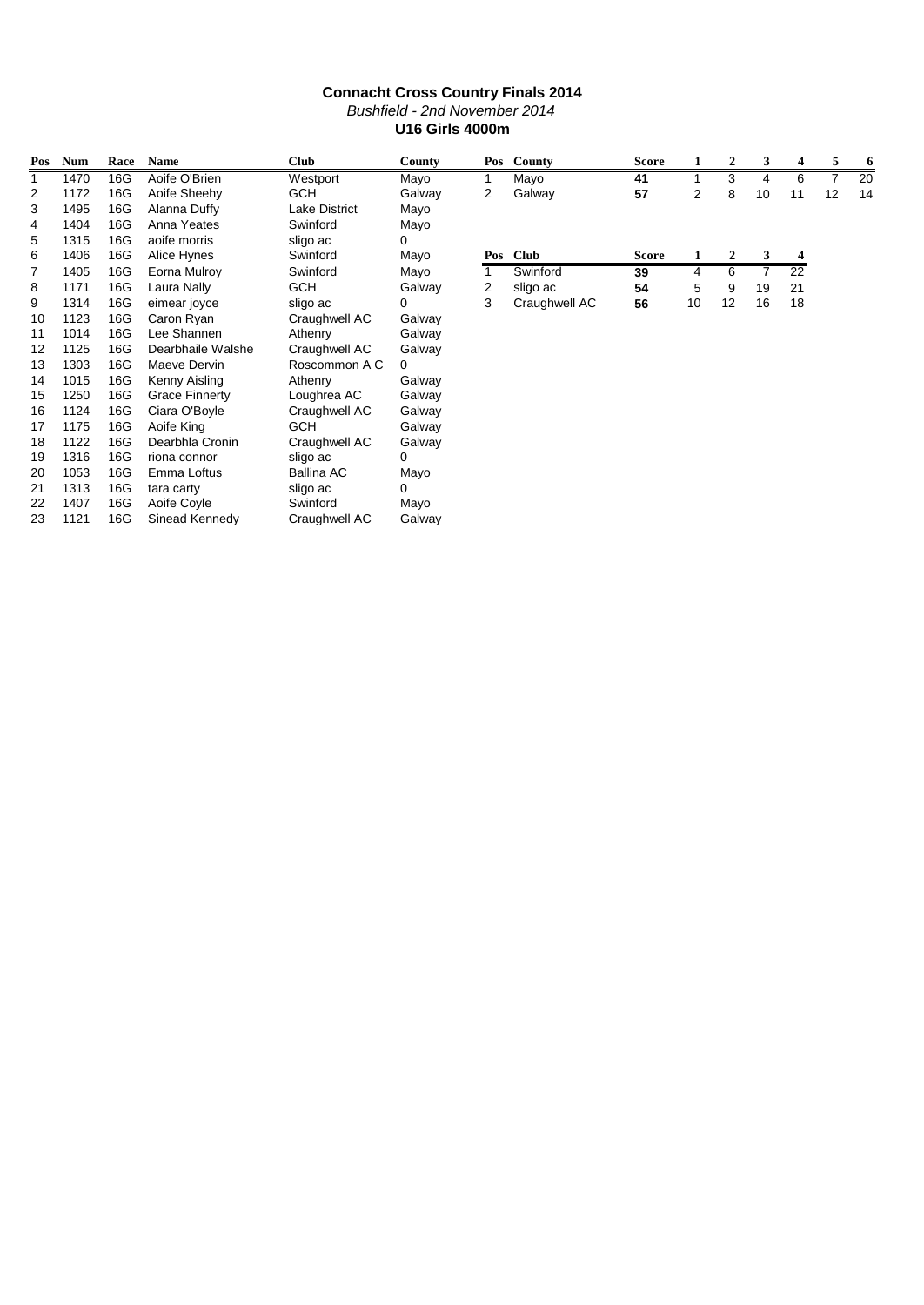### **Connacht Cross Country Finals 2014** Bushfield - 2nd November 2014 **U16 Boys 4000m**

| Pos | <b>Num</b> | Race | <b>Name</b>            | <b>Club</b>        | County      |   | Pos County    | <b>Score</b> |   |      | 3  |    | 5  | 6  |
|-----|------------|------|------------------------|--------------------|-------------|---|---------------|--------------|---|------|----|----|----|----|
| 1   | 1471       | 16B  | Aaron Doherty          | westport           | Mayo        | 1 | Mayo          | 52           |   |      | 8  | 9  | 11 | 16 |
| 2   | 1126       | 16B  | Oisin Lyons            | Craughwell AC      | Galway      | 2 | Galway        | 66           | 2 | 5    | 12 | 13 | 15 | 19 |
| 3   | 1320       | 16B  | finlay daly            | sligo ac           | 0           |   |               |              |   |      |    |    |    |    |
| 4   | 1280       | 16B  | Darragh Kelly          | North Sligo        | 0           |   |               |              |   |      |    |    |    |    |
| 5   | 1070       | 16B  | <b>Brian Burke</b>     | Ballinasloe & D    | Galway      |   |               |              |   |      |    |    |    |    |
| 6   | 1304       | 16B  | Brian O Malley         | Roscommon A C      | 0           |   | Pos Club      | <b>Score</b> |   | 2    | 3  |    |    |    |
| 7   | 1473       | 16B  | Cian McAllister        | westport           | Mayo        |   | Westport      | 28           |   | 7    | 9  | 11 |    |    |
| 8   | 1408       | 16B  | <b>Adam Phillips</b>   | Swinford           | Mayo        | 2 | Craughwell AC | 48           |   | 2 12 | 15 | 19 |    |    |
| 9   | 1474       | 16B  | Eoghan McLaughlin      | westport           | Mayo        |   |               |              |   |      |    |    |    |    |
| 10  | 1040       | 16B  | Robbie Harper          | Aughagower ac      | $\mathbf 0$ |   |               |              |   |      |    |    |    |    |
| 11  | 1472       | 16B  | Alex O'Riain           | westport           | Mayo        |   |               |              |   |      |    |    |    |    |
| 12  | 1127       | 16B  | Conor Lee              | Craughwell AC      | Galway      |   |               |              |   |      |    |    |    |    |
| 13  | 1016       | 16B  | <b>Tiernan Burke</b>   | Athenry            | Galway      |   |               |              |   |      |    |    |    |    |
| 14  | 1319       | 16B  | leo doherty            | sligo ac           | 0           |   |               |              |   |      |    |    |    |    |
| 15  | 1131       | 16B  | <b>Brian Loughnane</b> | Craughwell AC      | Galway      |   |               |              |   |      |    |    |    |    |
| 16  | 1409       | 16B  | Dylan Kelly            | Swinford           | Mayo        |   |               |              |   |      |    |    |    |    |
| 17  | 1069       | 16B  | Ciaran Kenny           | <b>Ballinamore</b> | Leitrim     |   |               |              |   |      |    |    |    |    |
| 18  | 1068       | 16B  | Riordan O Rourke       | Ballinamore        | Leitrim     |   |               |              |   |      |    |    |    |    |
| 19  | 1132       | 16B  | <b>Ben Gerard</b>      | Craughwell AC      | Galway      |   |               |              |   |      |    |    |    |    |
| 20  | 1130       | 16B  | <b>Matthew Barrett</b> | Craughwell AC      | Galway      |   |               |              |   |      |    |    |    |    |
| 21  | 1252       | 16B  | Shane Donnellnan       | Loughrea AC        | Galway      |   |               |              |   |      |    |    |    |    |
| 22  | 1128       | 16B  | Luke Finn              | Craughwell AC      | Galway      |   |               |              |   |      |    |    |    |    |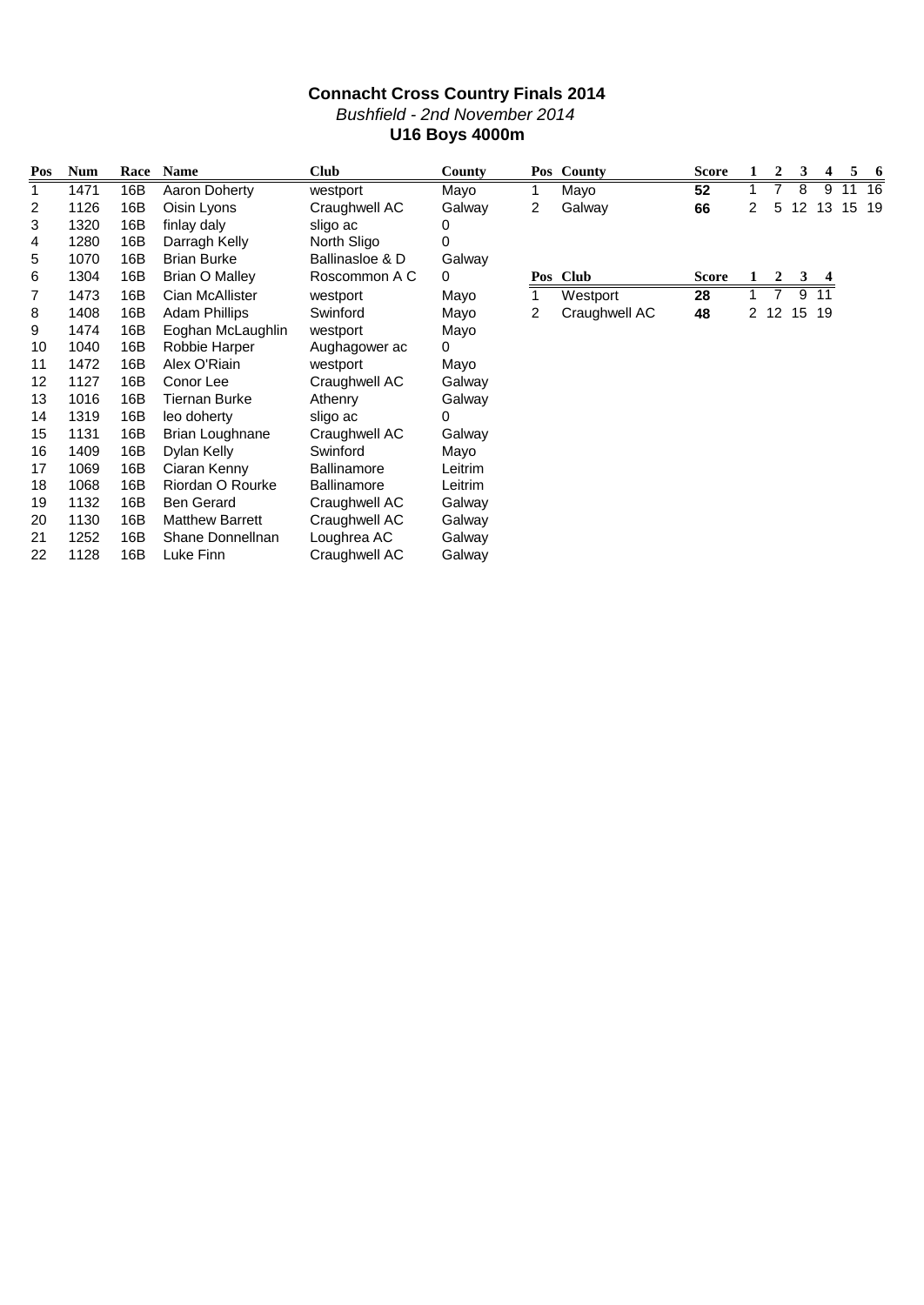## **Connacht Cross Country Finals 2014** Bushfield - 2nd November 2014 **U18 Girls 4000m**

|    | Pos Num | Race | <b>Name</b>             | <b>Club</b>    | Pos | <b>Club</b>   | <b>Score</b> |   | 2 | 3  | $\overline{4}$ |
|----|---------|------|-------------------------|----------------|-----|---------------|--------------|---|---|----|----------------|
|    | 1411    | 18G  | Aiofe Mulroy            | Swinford       |     | Craughwell AC | 29           | 4 | 6 |    | 12             |
| 2  | 1477    | 18G  | Sorcha McAllister       | Westport       | 2   | sligo ac      | 38           | 8 | 9 | 10 | -11            |
| 3  | 1180    | 18G  | Ann Moroney             | <b>GCH</b>     |     |               |              |   |   |    |                |
| 4  | 1134    | 18G  | Grainne McDaid          | Craughwell AC  |     |               |              |   |   |    |                |
| 5  | 1283    | 18G  | <b>Kathy Devaney</b>    | North Sligo AC |     |               |              |   |   |    |                |
| 6  | 1133    | 18G  | Ciara Greene            | Craughwell AC  |     |               |              |   |   |    |                |
| 7  | 1135    | 18G  | Leanne Freaney          | Craughwell AC  |     |               |              |   |   |    |                |
| 8  | 1323    | 18G  | Laura joyce             | Sligo ac       |     |               |              |   |   |    |                |
| 9  | 1324    | 18G  | <b>Orlaith Delahunt</b> | Sligo ac       |     |               |              |   |   |    |                |
| 10 | 1322    | 18G  | kate carty              | Sligo ac       |     |               |              |   |   |    |                |
| 11 | 1325    | 18G  | Caoimhe Brennan         | Sligo ac       |     |               |              |   |   |    |                |
| 12 | 1136    | 18G  | Andrea Tobin            | Craughwell AC  |     |               |              |   |   |    |                |
| 13 | 1137    | 18G  | Caoimhe Reidy           | Craughwell AC  |     |               |              |   |   |    |                |
| 14 | 1306    | 18G  | Kate Ward               | Roscommon AC   |     |               |              |   |   |    |                |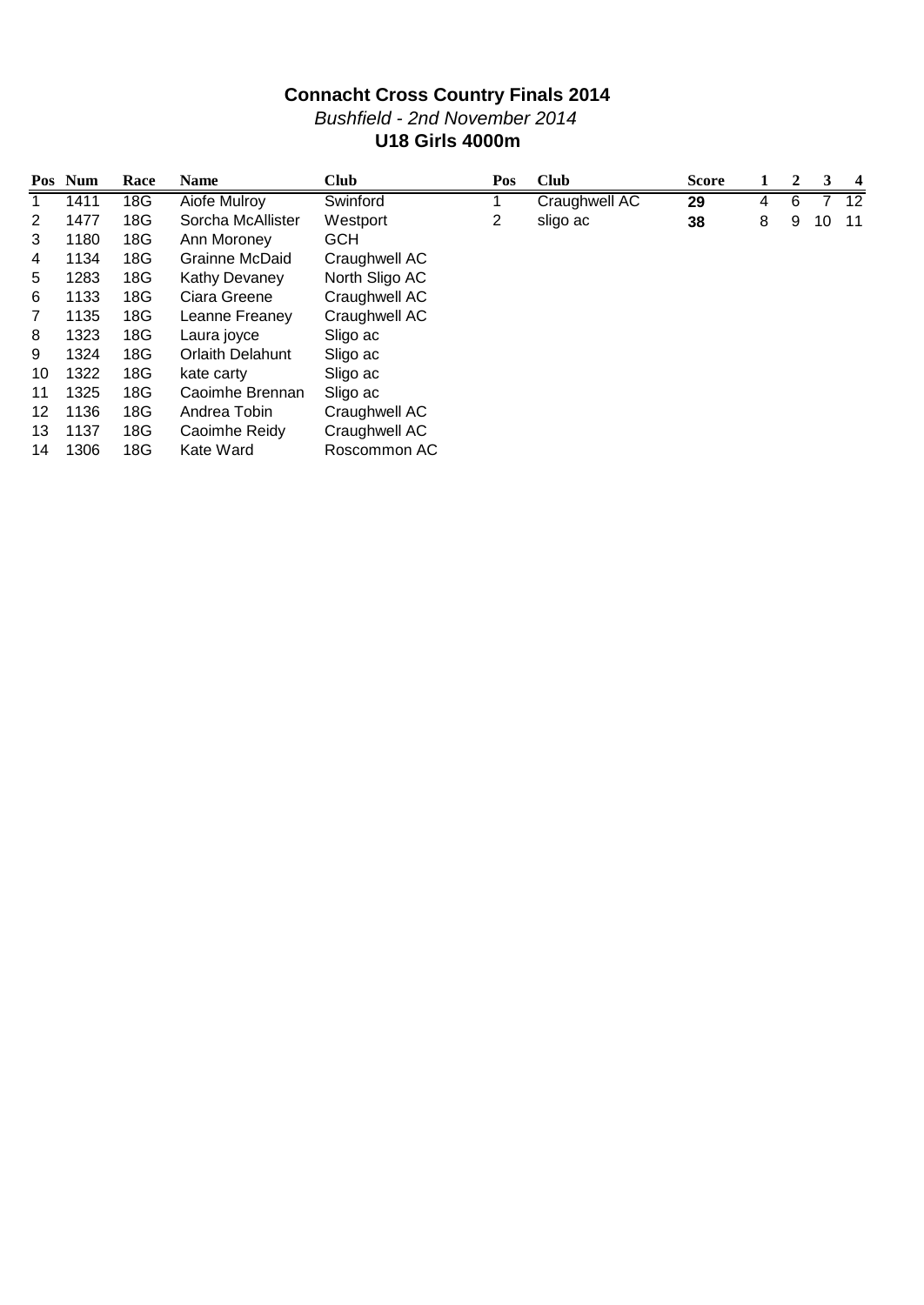### **Connacht Cross Country Finals 2014** Bushfield - 2nd November 2014 **U18 Boys/Junior Men 6000m**

| Pos | <b>Num</b> | Race       | <b>Name</b>    | <b>Club</b>   | Pos Club | <b>Score</b> |   | ຳ | 4    |
|-----|------------|------------|----------------|---------------|----------|--------------|---|---|------|
|     | 1372       | SRM        | David Harper   | sligo ac      | Swinford | 27           | 4 | 6 | - 10 |
| 2   | 1485       | JRB.       | con doherty    | westport ac   |          |              |   |   |      |
| 3   | 1141       | JRB        | Jamie Fallon   | Craughwell AC |          |              |   |   |      |
| 4   | 1413       | JRB        | Tadgh McGinty  | Swinford      |          |              |   |   |      |
| 5   | 1139       | <b>JRB</b> | Damian O'Boyle | Craughwell AC |          |              |   |   |      |
| 6   | 1412       | <b>JRB</b> | William Hynes  | Swinford      |          |              |   |   |      |
| 7   | 1414       | <b>JRB</b> | Shane Bracken  | Swinford      |          |              |   |   |      |
| 8   | 1082       | 18B        | Cathal Curry   | Claremorris   |          |              |   |   |      |
| 9   | 1328       | 18B        | philip hunter  | sligo ac      |          |              |   |   |      |
| 10  | 1415       | JRB        | Naoise Leonard | Swinford      |          |              |   |   |      |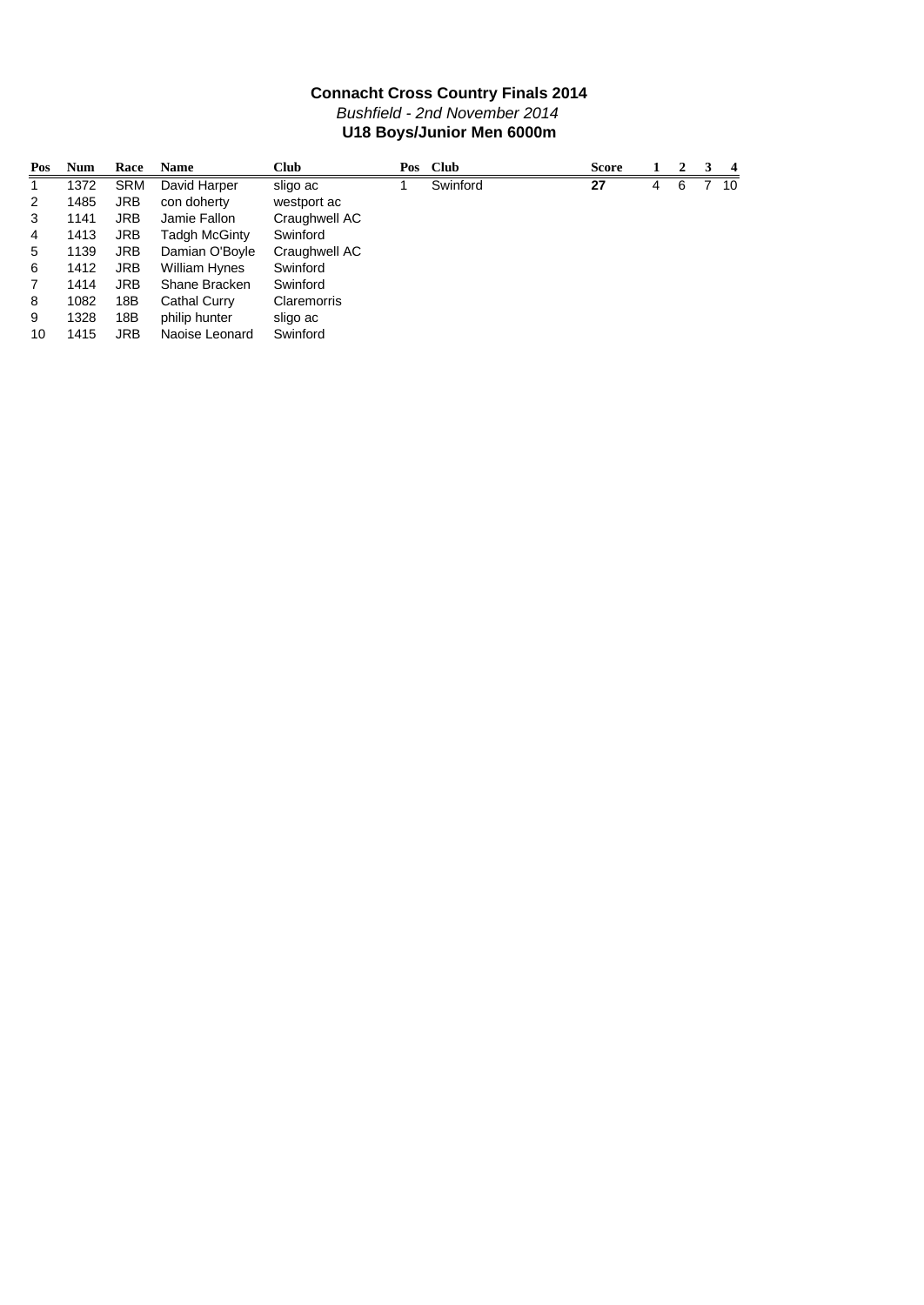#### **Connacht Cross Country Finals 2014** Bushfield - 2nd November 2014 **Senior Women 4000m**

| Pos            | Num          | Race              | Name                             | <b>Club</b>                                   |
|----------------|--------------|-------------------|----------------------------------|-----------------------------------------------|
| 1              | 1085         | SRL               | Sara Doohan                      | Corran AC                                     |
| $\overline{c}$ | 1029         | SRL               | Jane Ann Healy                   | Athenry AC                                    |
| 3              | 1254         | SRL               | Laura Shaughnessy                | Loughrea AC                                   |
| 4              | 1183         | SRL               | Alvy Carragher                   | GCH                                           |
| 5              | 1253         | SRL               | Caroline Whiriskey               | Loughrea AC                                   |
| 6              | 1182         | SRL               | Niamh Hennelly                   | GCH                                           |
| 7              | 1286         | SRL               | Sarah Healy                      | North Sligo AC                                |
| 8              | 1411         | 18G               | Aiofe Mulroy                     | Swinford                                      |
| 9              | 1477         | 18G               | Sorcha McAllister                | Westport                                      |
| 10             | 1285         | <b>SRL</b>        | Patricia McCosker                | North Sligo AC                                |
| 11             | 1258         | MAL               | Pauline Moran                    | Mayo AC                                       |
| 12             | 1284         | <b>SRL</b>        | Andrea Horgan                    | North Sligo AC                                |
| 13             | 1180         | 18G               | Ann Moroney                      | GCH                                           |
| 14             | 1350         | SRL               | aoife kilgallen                  | Sligo ac                                      |
| 15             | 1134         | 18G               | Grainne McDaid                   | Craughwell AC                                 |
| 16             | 1366         | SRL               | Mari Johnson                     | Sligo AC                                      |
| 17             | 1359         | SRL               | zola flynn                       | Sligo ac                                      |
| 18             | 1189         | NVL               | Imelda Gormally                  | GCH                                           |
| 19             | 1089         | SRL               | Laura tighe                      | Corran AC                                     |
| 20             | 1283         | 18G               | Kathy Devaney                    | North Sligo AC                                |
| 21             | 1034         | <b>MAL</b>        | Mary Kealy                       | Athenry AC                                    |
| 22             | 1032         | MAL<br>18G        | Mairead Sullivan<br>Ciara Greene | Athenry AC                                    |
| 23             | 1133         |                   |                                  | Craughwell AC<br><b>Ballinasloe &amp; Dis</b> |
| 24             | 1077         | MAL               | Anne Burke                       |                                               |
| 25<br>26       | 1419<br>1094 | NVL<br>MAL        | Cliona Mulroy<br>Emer O' Connell | Swinford<br>Corrib A.C                        |
| 27             | 1135         | 18G               | Leanne Freaney                   | Craughwell AC                                 |
| 28             | 1423         | MAL               | Amanda Hynes                     | Swinford                                      |
| 29             | 1195         | MAL               | Margaret Sheridan                | GCH                                           |
| 30             | 1353         | SRL               | Orla Mulvihill                   | Sligo AC                                      |
| 31             | 1196         | MAL               | Jane Walsh                       | GCH                                           |
| 32             | 1188         | <b>NVL</b>        | Olive McGrath                    | GCH                                           |
| 33             | 1417         | SRL               | Sandra Caulfield                 | Swinford                                      |
| 34             | 1031         | MAL               | Maeve Noone                      | Athenry AC                                    |
| 35             | 1352         | SRL               | sarah jane boyce                 | Sligo ac                                      |
| 36             | 1145         | NVL.              | Deirdre Devane                   | Craughwell AC                                 |
| 37             | 1323         | 18G               | Laura joyce                      | Sligo ac                                      |
| 38             | 1426         | MAL               | <b>Tina Phillips</b>             | Swinford                                      |
| 39             | 1146         | MAL               | Niamh Flavin                     | Craughwell AC                                 |
| 40             | 1197         | <b>MAL</b>        | Carmel Brannigan                 | <b>GCH</b>                                    |
| 41             | 1425         | MAL               | Jennifer McCann                  | Swinford                                      |
| 42             | 1289         | NVL               | Linda Rooney                     | North Sligo AC                                |
| 43             | 1291         | NVL               | Lesley Carroll                   | North Sligo AC                                |
| 44             | 1424         | <b>MAL</b>        | <b>Catherine Coyle</b>           | Swinford                                      |
| 45             | 1292         | <b>NVL</b>        | Ciara Kelly                      | North Sligo AC                                |
| 46             | 1290         | <b>NVL</b>        | Marie Feeney                     | North Sligo AC                                |
| 47             | 1324         | 18G               | <b>Orlaith Delahunt</b>          | Sligo ac                                      |
| 48             | 1033         | MAL               | Janet Clancy                     | Athenry AC                                    |
| 49             | 1322         | 18G               | kate carty                       | Sligo ac                                      |
| 50             | 1150         | MAL               | Rena Deely                       | Craughwell AC                                 |
| 51             | 1325         | 18G               | Caoimhe Brennan                  | Sligo ac                                      |
| 52             | 1147         | MAL               | Jane Reeves                      | Craughwell AC                                 |
| 53             | 1194         | MAL               | <b>Bernie Kelly</b>              | GCH                                           |
| 54             | 1088         | SRL               | Pamela Lavin                     | Corran AC                                     |
| 55             | 1087         | SRL               | Mary vesey                       | Corran AC                                     |
| 56             | 1383         | <b>NVL</b>        | Linda Harney                     | SR AC                                         |
| 57             | 1428         | MAL               | Patricia McKeon                  | Swinford                                      |
| 58             | 1136         | 18G               | Andrea Tobin                     | Craughwell AC                                 |
| 59             | 1149         | MAL               | Louise O'Rourke                  | Craughwell AC                                 |
| 60<br>61       | 1137         | 18G               | Caoimhe Reidy                    | Craughwell AC                                 |
| 62             | 1293<br>1255 | <b>NVL</b><br>MAL | Kelly Kennedy<br>Judith Roche    | North Sligo AC<br>Loughrea AC                 |
| 63             | 1306         | 18G               | Kate Ward                        | Roscommon AC                                  |
| 64             | 1427         | MAL               | Deirdre Ruddy                    | Swinford                                      |
| 65             | 1416         | SRL               | Cheryl Saxton                    | Swinford                                      |
| 66             | 1421         | MAL               | Ann Marie Hogan                  | Swinford                                      |
|                |              |                   |                                  |                                               |